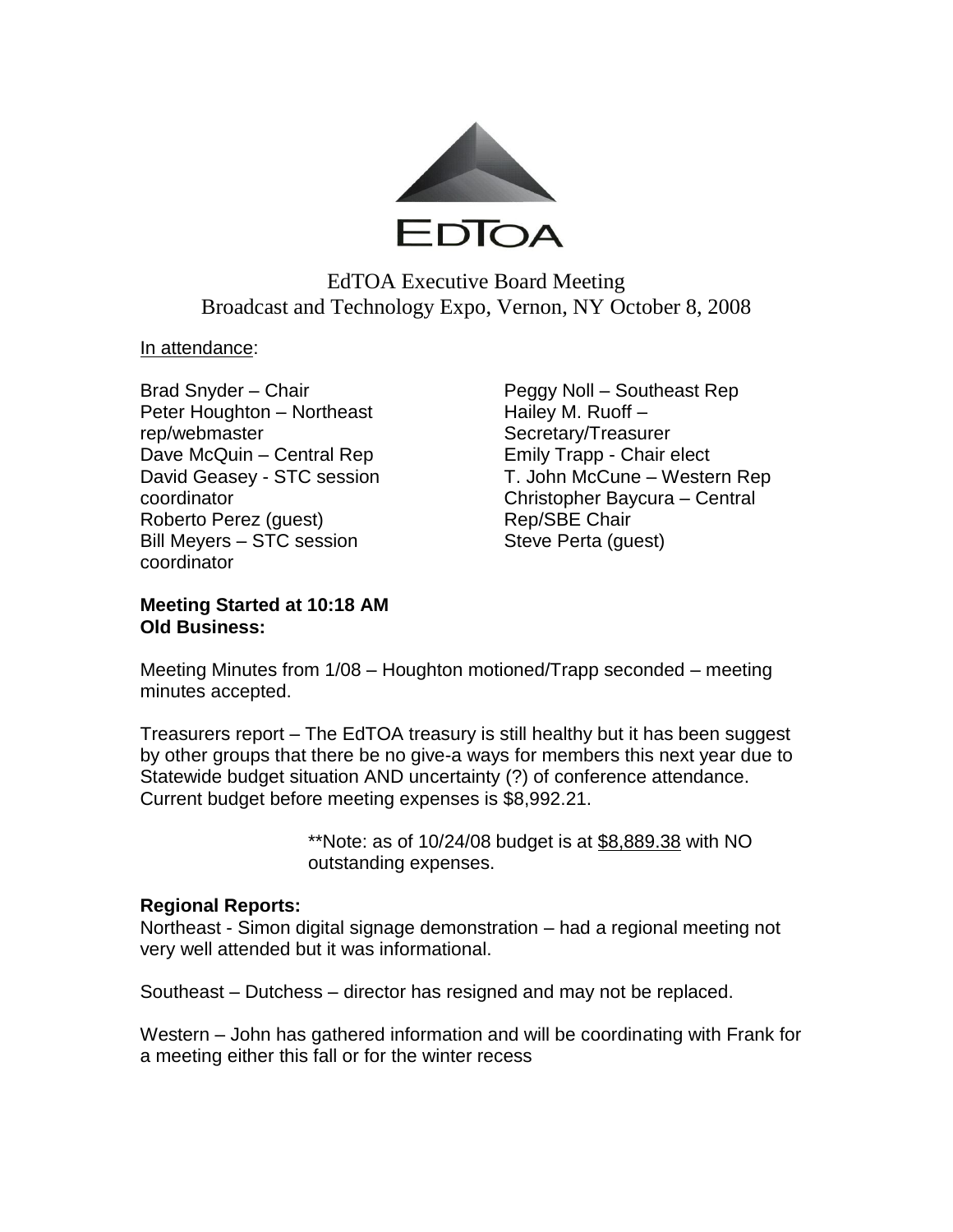Central – One rep is the President of SBE so he has been tied up. Vendors have been VOIP and streaming applications and how we get the costs down.

Discussion ensued on curriculum vs. technology and what is out there for tech and how do faculty present their classes.

Webmaster – updating site as new information comes in.

### **New Business:**

Beth Fellendorf has been contacted. We can schedule a monthly conference call around the STC planning committee calls (to stay cohesive). Will plan for Wednesday the week before the STC meeting (I will call Beth and schedule for the rest of the year). (First Wednesdays of the month)

STC 2009 – Theme is Technology for Innovation and Efficiency: 12-15 sessions we would like to have – better too much than not enough. Possibly send out something to the entire EdTOA list to ask in they have vendors that they would like us to contact for STC. The theme is really Green so we want to canvass the entire membership in order to see what they want at the conference…

- $\triangleright$  Sessions were discussed specifically Green Technology and classrooms and storerooms.
- $\triangleright$  How do you dispose of technology in an efficient manner?
- $\triangleright$  Media Rich presentation from Cortland discussion ensued on the annual costs of Media Site and how it can be best supported by a campus and how to get the rest of the campus on-board.
- $\triangleright$  Digital signage Simon was discussed, Axis TV various campus systems were used.
- $\triangleright$  Video over IP infrastructure for the lecture center
- $\triangleright$  Greening your studio what kind of lighting can you use
- $\triangleright$  Media Asset Management how do you handle the video streaming on your campus and the digital assets that you have (sort/filter/retrieve)
- $\triangleright$  Emerging technologies
- $\triangleright$  Facilities arch enemy or something else....should a session be created on the working relation (or lack thereof) of facilities and the technology people so tech is not thought of as an afterthought.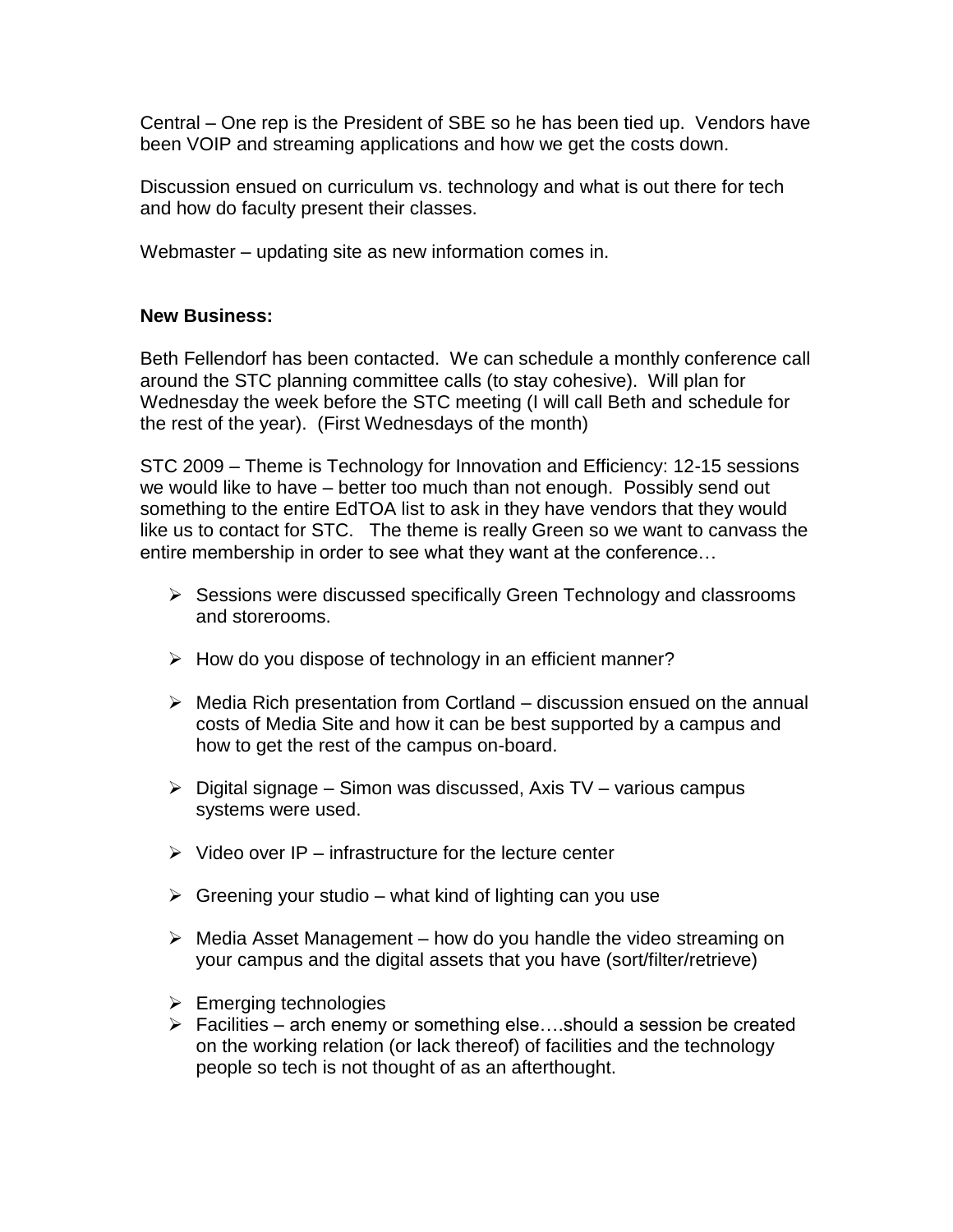- $\triangleright$  Learning does not have to happen in the "classroom" anymore, how do we build the black box classroom – collaborating spaces
- $\triangleright$  Classroom committee created at Cortland discussion ensued on if these campus committees are worthwhile and what, exactly, do they do?? Types of technology committees were discussed on individual campuses.
- $\triangleright$  First LEED accredited CTS person was discussed as Emily and Brad were at his session and would like to see if he could come to STC (would like to possibly see this as a PD or plenary or keynote)
- $\triangleright$  AV practices (book) Emily discussed projects on her campus

"Distance Learning" discussion what has happened to the distance learning classes and the classrooms – the one shots seem to be driving the survival, but scheduled sessions are dying.

Christopher Baycura stopped in from his busy schedule to let us know he interested in pairing with us.

B&TE – vendor drawings – They want Educational vendors Attendees are FORCED to go to the back, through ALL of the vendors in order to submit their drawing ticket.

B&TE does not do vendor drawings from the floor. Quick announcement on who won and then move on…… Discussion ensued on participating with them in the future. This could be a Fall Meeting – need a small group that needs to be brought together to set-up a couple of sessions and vendors and such. Will dedicate a conference call to Christopher (after they are scheduled) to this event and what he would like to see from us.

It was suggested that the regional reps reach out to the individual campuses. It was also suggested that we rotate campuses within the region to hold events….we NEED to reach out to the campuses first and then set up a schedule. We need to get people involved.

## **Old Business:**

Powerpoints from previous STC's. Bill has EdTOA sessions in hand and is giving them to Peter to put on the web.

Next year 2010 Emily is very concerned that STC is going to be scheduled around InfoComm…she will bring this up at the STC conference call tomorrow.

Digital Conversions of TV stations – What are campuses doing to convert television studios to HDTV and how are they going to be funded.